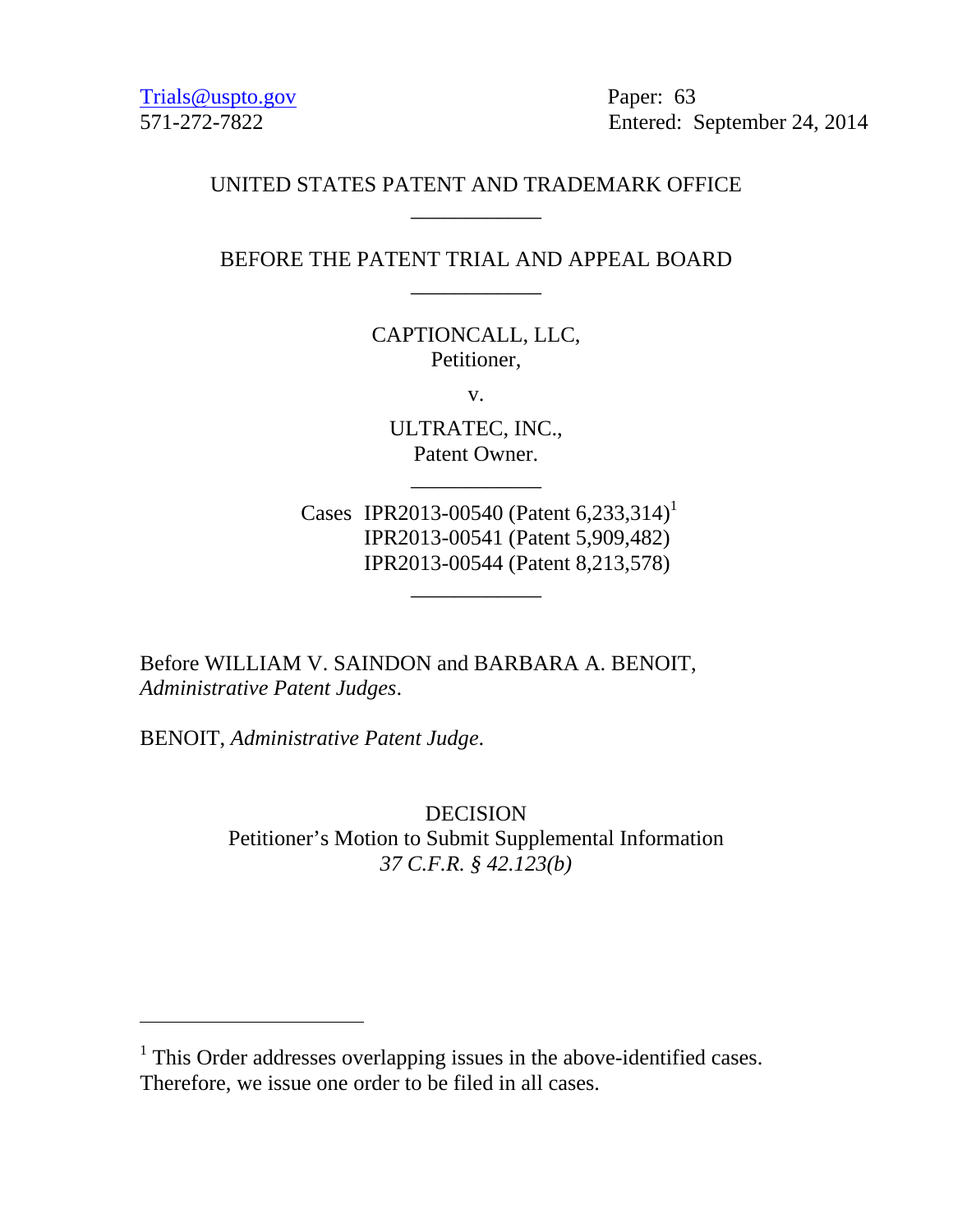-

We authorized Petitioner to file a motion to submit supplemental information and Patent Owner to file an opposition. Petitioner moves to submit supplemental information under 37 C.F.R.  $\S$  42.123(b). Paper 52.<sup>2</sup> Patent Owner opposes. Paper 57. The supplemental information consists of (i) a transcript of an interview with Dr. Yamamoto (Ex. 2017) and associated stipulation (Ex. 1062) and (ii) a revised certificate (Ex. 1064), which includes language specified in 37 C.F.R. § 1.68 ("the penalty of perjury language") regarding the translation of the Yamamoto reference.<sup>3</sup> Upon consideration of the documents and the parties' arguments, and for the reasons stated below, Petitioner's motion is granted.

To submit evidence later more than one month after the institution of an *inter partes* review, 37 C.F.R. § 42.123(b) requires: (i) that the information reasonably could not have been obtained earlier, and (ii) that consideration of the supplemental information would be in the interests of justice.

 $2^2$  For purposes of clarity and expediency, we treat IPR2013-00540 as representative, all citations are to IPR2013-00540 unless otherwise noted.  $3 \text{ Y}$ amamoto is a Japanese language document—Seiichi Yamamoto and Masanobu Fujioka, New Applications of Voice Recognition, Proc. JASJ Conf. (March 1996). Ex. 1005. Petitioner provided an English language translation (Ex. 1006) and an affidavit attesting to the accuracy of the translation without including the penalty of perjury language (Ex. 1016). *See* 37 C.F.R. § 42.63(b).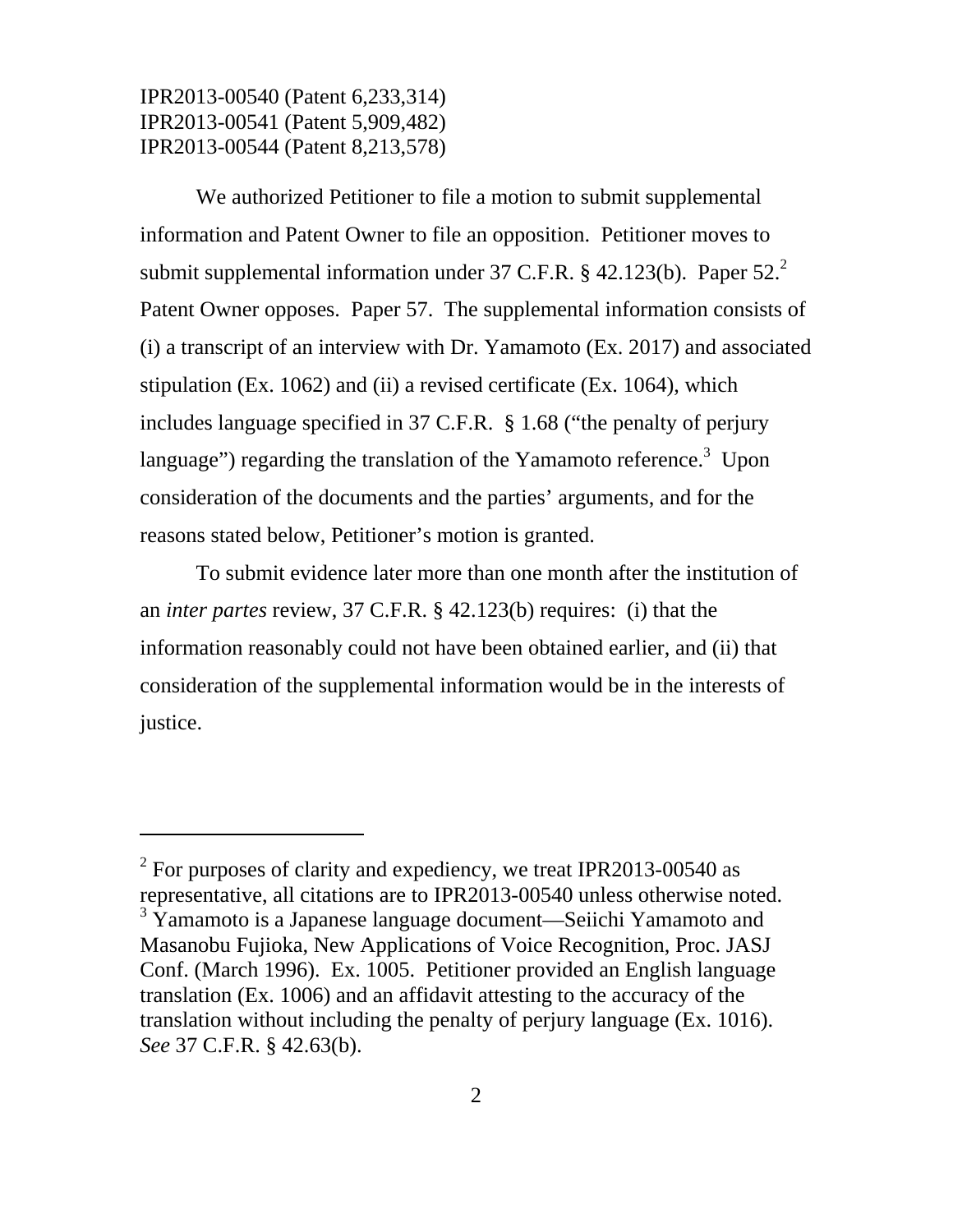-

#### *Transcript and Associated Stipulation*

On August 20, 2013, Petitioner filed eight petitions. $4$  We instituted an *inter partes* review in each of the proceedings on March 5, 2014 and synchronized the trial schedules for all eight proceedings. Paper 8 (Decision on Institution), Paper 9 (Scheduling Order). In several of the eight proceedings, at least one of the instituted grounds of unpatentability is based on the Yamamoto reference. *See* IPR2013-00540, Paper 8 at 15; IPR2013- 00541, Paper 6 at 30-31; IPR2013-00544, Paper 6 at 21. Petitioner asserted, in its Petition, that Yamamoto qualifies as prior art to the challenged patent under 35 U.S.C. § 102(b). Paper 1 at 11.

On March 19, 2014, Patent Owner challenged the public availability of the Yamamoto reference and, hence, it's prior art status. Paper 22 at 4; Ex. 1063 (Petitioner's chronology showing Patent Owner's evidentiary objections under 35 C.F.R. § 42.64(b)(1)). In response, Petitioner timely served Patent Owner supplemental evidence, including a declaration from Akihito Nakamachia, within ten business days of service of the objection under 37 C.F.R. § 42.64(b)(2). Paper 14 at 5; Paper 22 at 4; *see, e.g.,* IPR2013-00541, Ex. 1034 at 23-24 (Akihito Nakamachia declaration). Patent Owner objected to the sufficiency of that evidence to show the

<sup>4</sup> IPR2013-00540 (Patent 6,233,314), IPR2013-00541 (Patent 5,909,482), IPR2013-00542 (Patent 7,319,740), IPR2013-00543 (Patent 7,555,104), IPR2013-00544 (Patent 8,213,578), IPR2013-00545 (Patent 6,594,346), IPR2013-00549 (Patent 6,603,835), and IPR2013-00550 (Patent 7,003,082).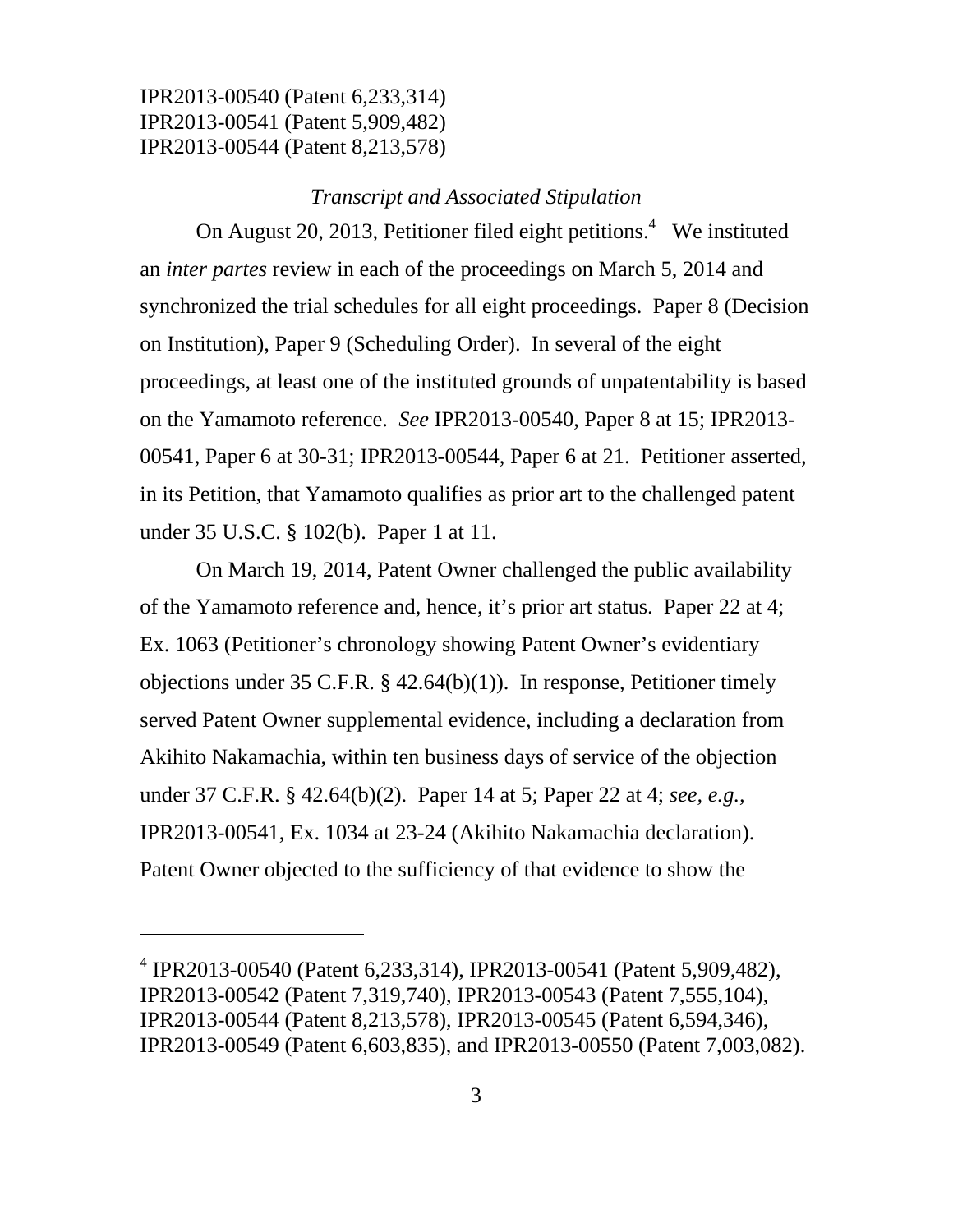Yamamoto reference was publicly available and, therefore, prior art to the challenged patent. Paper 14 at 5. In response to Patent Owner's challenge, Petitioner, after obtaining an extension of time for serving supplemental evidence (Paper 22), provided Patent Owner with a certification (Ex. 1035; "the JIST certification") from the Japan Science and Technology Agency an independent administrative agency under the Ministry of Education, Culture, Sports, Science and Technology in Japan—attesting to the date on which the Yamamoto reference was publicly available at the agency, and translation of the JIST certification (Ex. 1036). Petitioner represents it served the JIST certification on Patent Owner on April 11, 2014. Ex. 1063 (Chronology).

Patent Owner filed its response under 37 C.F.R. § 42.120 on May 30, 2014. Paper 30. Notably, the Patent Owner Response did not challenge the sufficiency of Petitioner's evidence demonstrating the public availability of the Yamamoto reference, or otherwise contend that the Yamamoto reference was not prior art under 35 U.S.C. § 102(b) to the challenged patent. *See generally id.*

Rather, Patent Owner waited an additional three months, until August 26, 2014 in its Motion to Exclude Evidence, to challenge the sufficiency of Petitioner's evidence provided on April 11, 2014, regarding the public availability of the Yamamoto reference. Paper 46.

In its Motion to Exclude, Patent Owner argues that Petitioner failed to establish that the Yamamoto reference is a printed publication and, therefore, is not a prior art publication. *Id.* at 3. Specifically, Patent Owner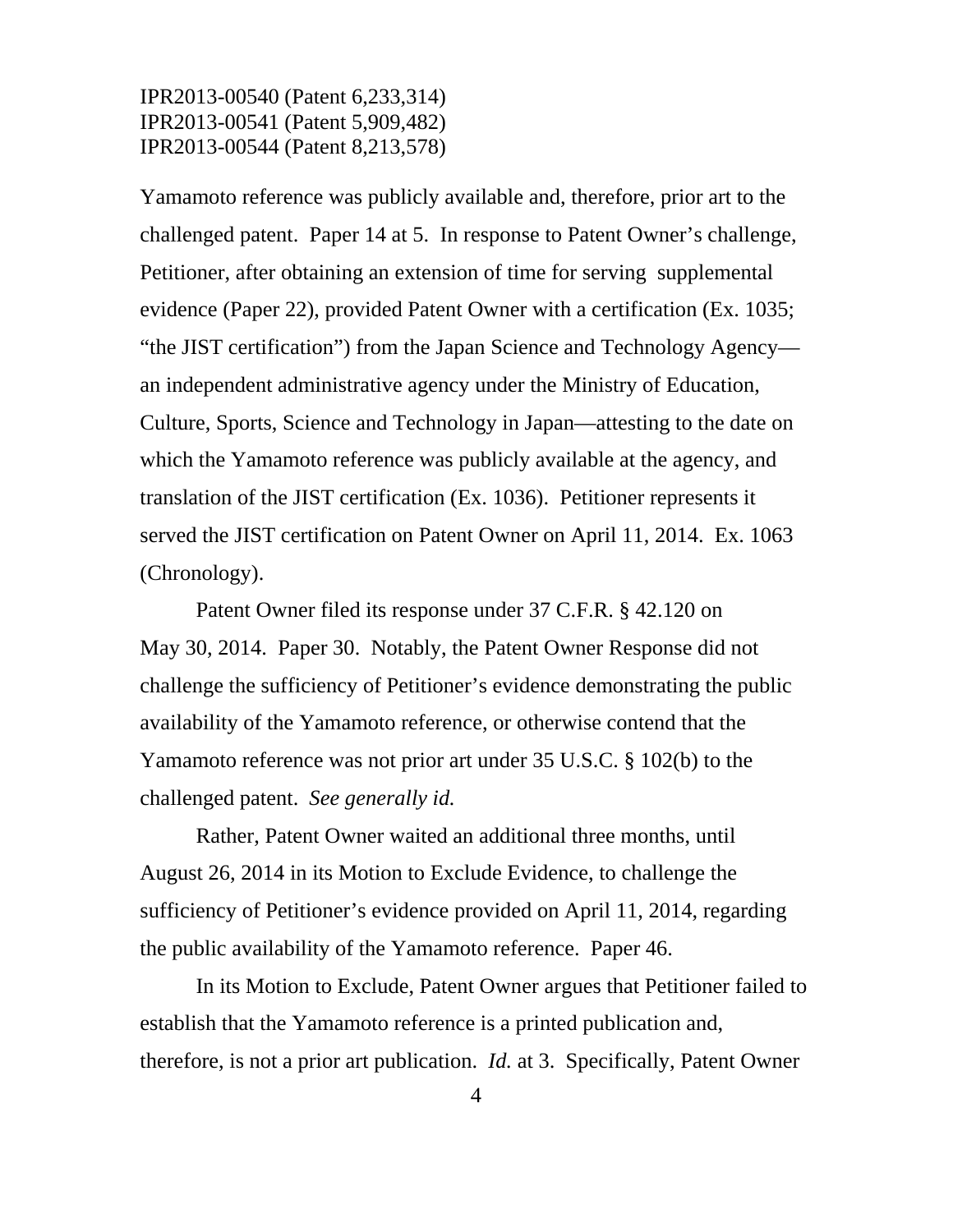contends that Petitioner did not establish that Yamamoto was disseminated or was indexed. *Id.* at 3-7. With its Motion to Exclude, Patent Owner, in compliance with its duty of candor, filed a transcript (Ex. 2017) of an interview of Dr. Yamamoto on August 20, 2014 that, according to the stipulation of the parties, was to be treated the same as sworn deposition testimony in *Ultratec, Inc. v. Sorenson Communication, Inc. and Captioncall, LLC*, No. 13-cv-00346 (W.D. Wis.), a proceeding that also includes the patent challenged in this *inter partes* review and in which the Yamamoto reference is at issue (Paper 2 at 2). *See* Paper 57 at 5. Notably, attorneys representing Petitioner and Patent Owner involved in this proceeding participated in that interview. Ex. 2017 at 3. The transcript of Dr. Yamamoto's interview includes Dr. Yamamoto's answers to questions concerning presentation of his article at a conference in March 1996, as well as other information relevant to the public accessibility of the Yamamoto reference. *See, e.g.*, Ex. 2017 at 6:8-7:1, 7:23-8:11.

Petitioner contends that the transcript of Dr. Yamamoto's interview reasonably could not have been obtained earlier because (i) it was reasonable for Petitioner to believe the sufficiency challenge to the Yamamoto reference was settled by the JIST certification and (ii) only with the filing of Patent Owner's Motion to Exclude on August 26, 2014 did Petitioner become aware that Patent Owner was maintaining its challenge of the sufficiency of the Yamamoto reference as prior art. Paper 52 at 2-3. Petitioner contends (*id.* at 4-6) that allowing the introduction of the transcript of Dr. Yamamoto's interview and the stipulation concerning the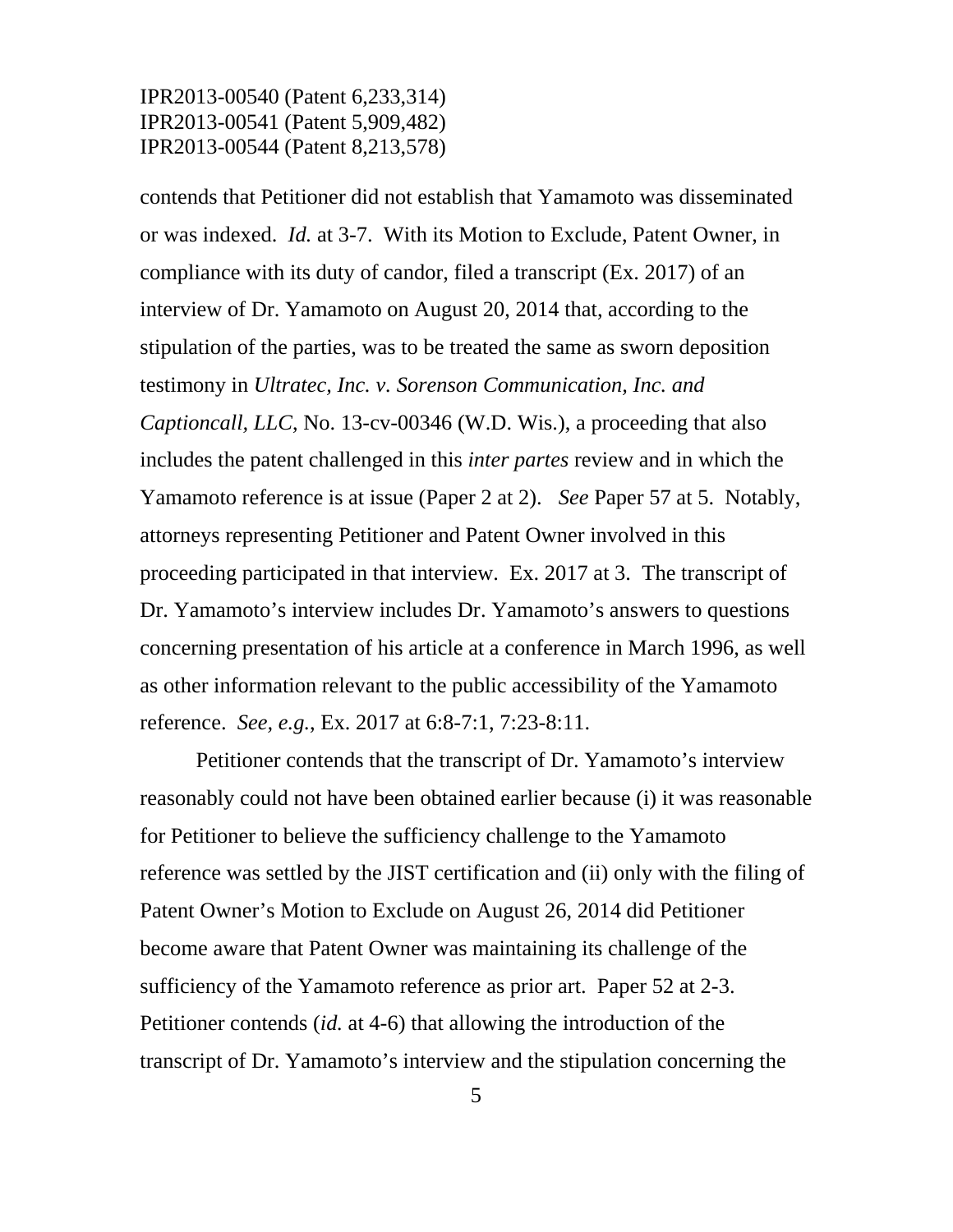same is in the interests of justice because of its relevance to the issue of the public availability of the Yamamoto reference, which its relevance presumably also is recognized by the Patent Owner who filed the deposition transcript to fulfill its duty of candor under 37 C.F.R.§ 42.11.

Patent Owner opposes the introduction of the transcript of Dr. Yamamoto's interview and associated stipulation. Paper 57. Patent Owner contends that the issue of public accessibility of the Yamamoto reference was raised in its objections to evidence served March 19, 2014 on Petitioner and Petitioner could have, and should have, deposed Dr. Yamamoto in a timely fashion. *Id.* at 3; *see also* Paper 17. Patent Owner further contends that whether a reference is prior art is an evidentiary issue and "addressing the *admissibility* of the Yamamoto reference" in its Motion to Exclude was the proper procedure. Paper 57 at 2-3.

Whether a reference qualifies as a printed publication under 35 U.S.C. § 102(b) "is a legal conclusion based on underlying factual determinations." *Bruckelmyer v. Ground Heaters, Inc.*, 445 F.3d 1374, 1377 (Fed. Cir. 2006) (quoting *Cooper Cameron Corp. Kvaerner Oilfield Prods.*, 291 F.3d 1317, 1321 (Fed. Cir. 2002)). Thus, the issue of whether evidence is *sufficient* to demonstrate, by the preponderance of evidence, that the Yamamoto reference is a printed publication under 35 U.S.C. § 102(b) should have been presented in Patent Owner's Response under 37 C.F.R. § 42.120 filed May 30, 2014. Addressing *admissibility* of evidence (e.g., authenticity or hearsay) underlying factual determinations of a legal conclusion whether the Yamamoto reference is a printed publication, however, is properly the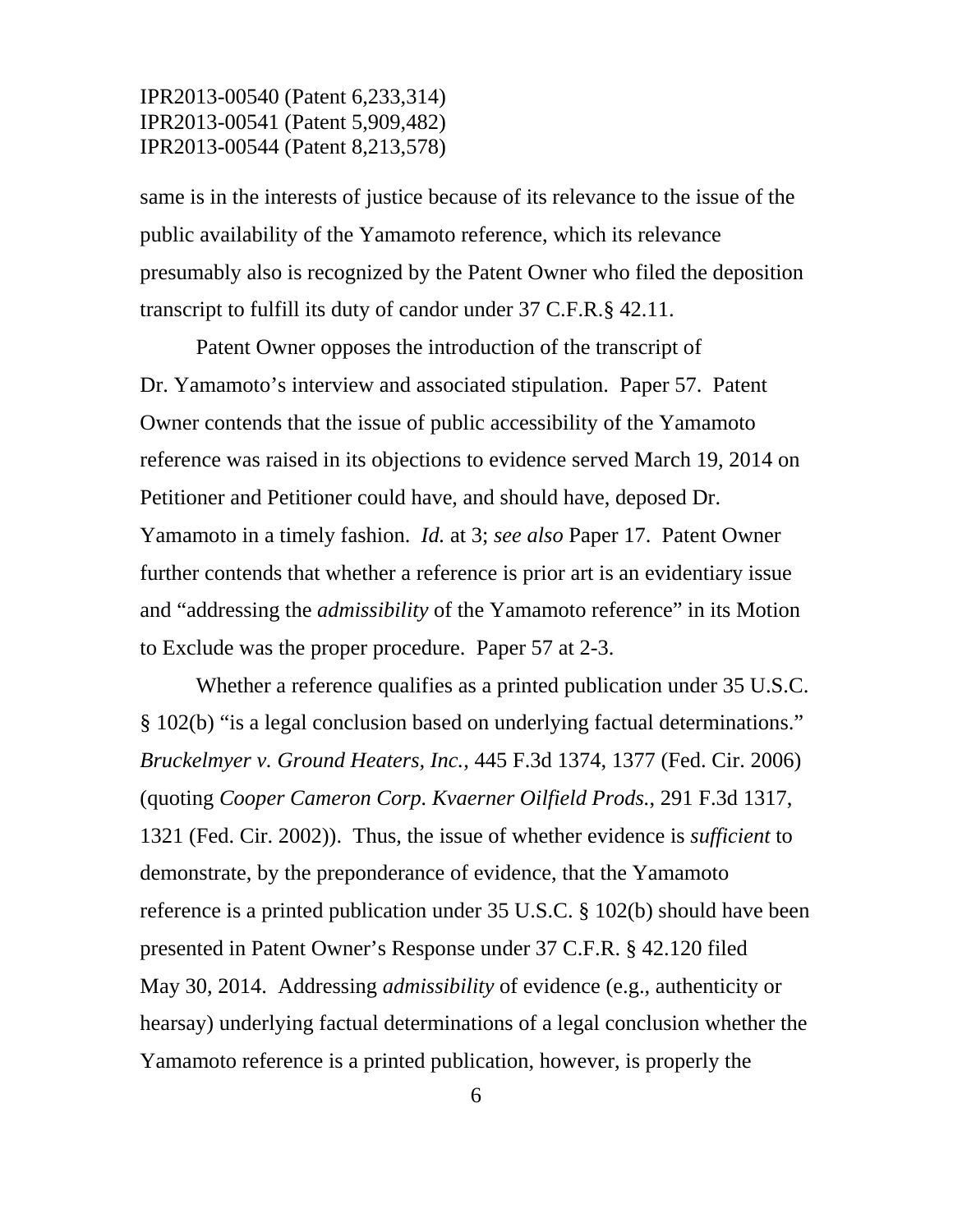subject of a motion to exclude. *See* Office Patent Trial Practice Guide, 77 Fed. Reg. 48756, 48767 (Aug. 14, 2012) ("A motion to exclude must explain why the evidence is not admissible (*e.g.*, relevance or hearsay) but may not be used to challenge the sufficiency of the evidence to prove a particular fact.").

Petitioner reasonably concluded, based on the absence in Patent Owner's Response under 37 C.F.R. § 42.120 filed May 30, 2014, of a challenge to the prior art status of the Yamamoto reference, that Patent Owner was no longer challenging the prior art status of the Yamamoto reference and only became aware of Patent Owner's continued challenge when Patent Owner improperly challenged the sufficiency of evidence in Patent Owner's Motion to Exclude Evidence (Paper 46) filed on August 26, 2014.

Thus, we find Petitioner's reason for the late submission of Dr. Yamamoto's transcript to be credible. We further note that the transcript was for a video conference interview of Dr. Yamamoto on August 20, 2014 (Ex. 2017), during which Dr. Yamamoto was not sworn but the parties agreed that the stenographic record "will be treated the same as sworn U.S. deposition testimony in the Western District of Wisconsin proceedings between the parties." Ex. 1062 (Stipulation Regarding Seiichi Yamamoto)  $\P$  1, 5. We agree that the transcript of Dr. Yamamoto's interview (Ex. 2017) and associated stipulation (Ex. 1062) reasonably could not have been obtained earlier.

7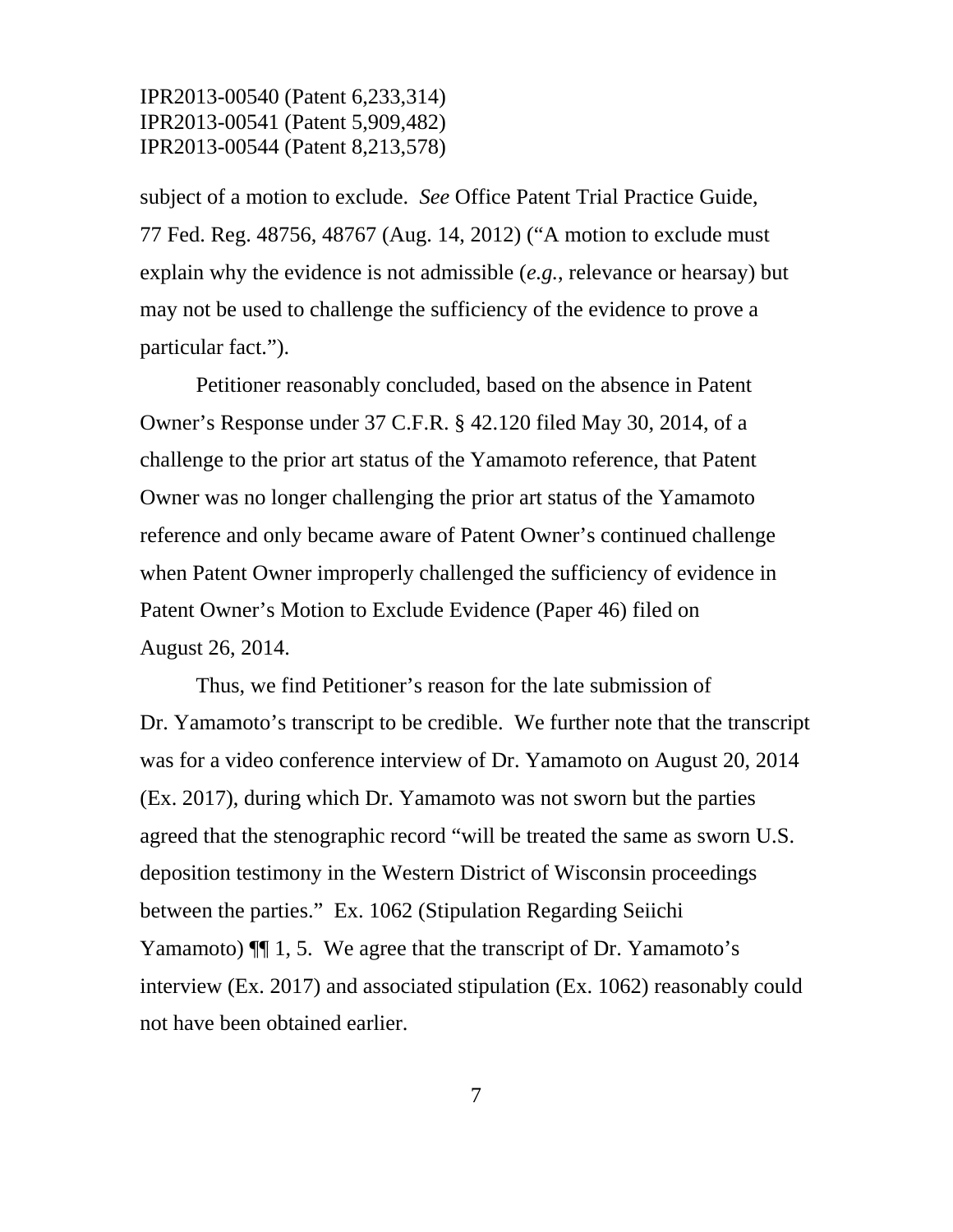We also determine that the submission of Dr. Yamamoto's interview transcript (Ex. 2017) and associated stipulation (Ex. 1062) is in the interests of justice because counsel for Petitioner and Patent Owner were able to ask questions of the author of the Yamamoto reference concerning facts related to the public availability of the Yamamoto reference, on which at least one of the instituted grounds of unpatentability in each of IPR2013-00540, IPR2013-00541, and IPR2013-00544 is based. *See* Ex. 1062 ¶ 1. The stipulation between the parties also contemplated the use and admissibility of the stenographic record in other proceedings, as permitted by rules governing other proceedings. *See* Ex. 1062 ¶ 5.

To mitigate any potential prejudice to Patent Owner, we will reset the date of the Oral Hearing to November 19, 2014; otherwise, the Oral Hearing Order (Paper 50) remains unchanged. Additionally, to provide Patent Owner a full and fair opportunity to respond to Petitioner's contentions regarding the public accessibility of the Yamamoto reference based on the supplemental information, we will allow additional briefing. As such, if Petitioner wishes to rely on the sufficiency of the transcript of the Yamamoto interview to support its contention that Yamamoto is a printed publication and, therefore, is prior art to the challenged patents, Petitioner may file, no later than October 3, supplemental briefing of up to seven pages regarding public accessibility of the Yamamoto reference, including any observations on the transcript of Dr. Yamamoto's interview (Ex. 2017). Patent Owner may file, no later than October 14, 2014, a response to Petitioner's supplemental briefing of up to ten pages concerning public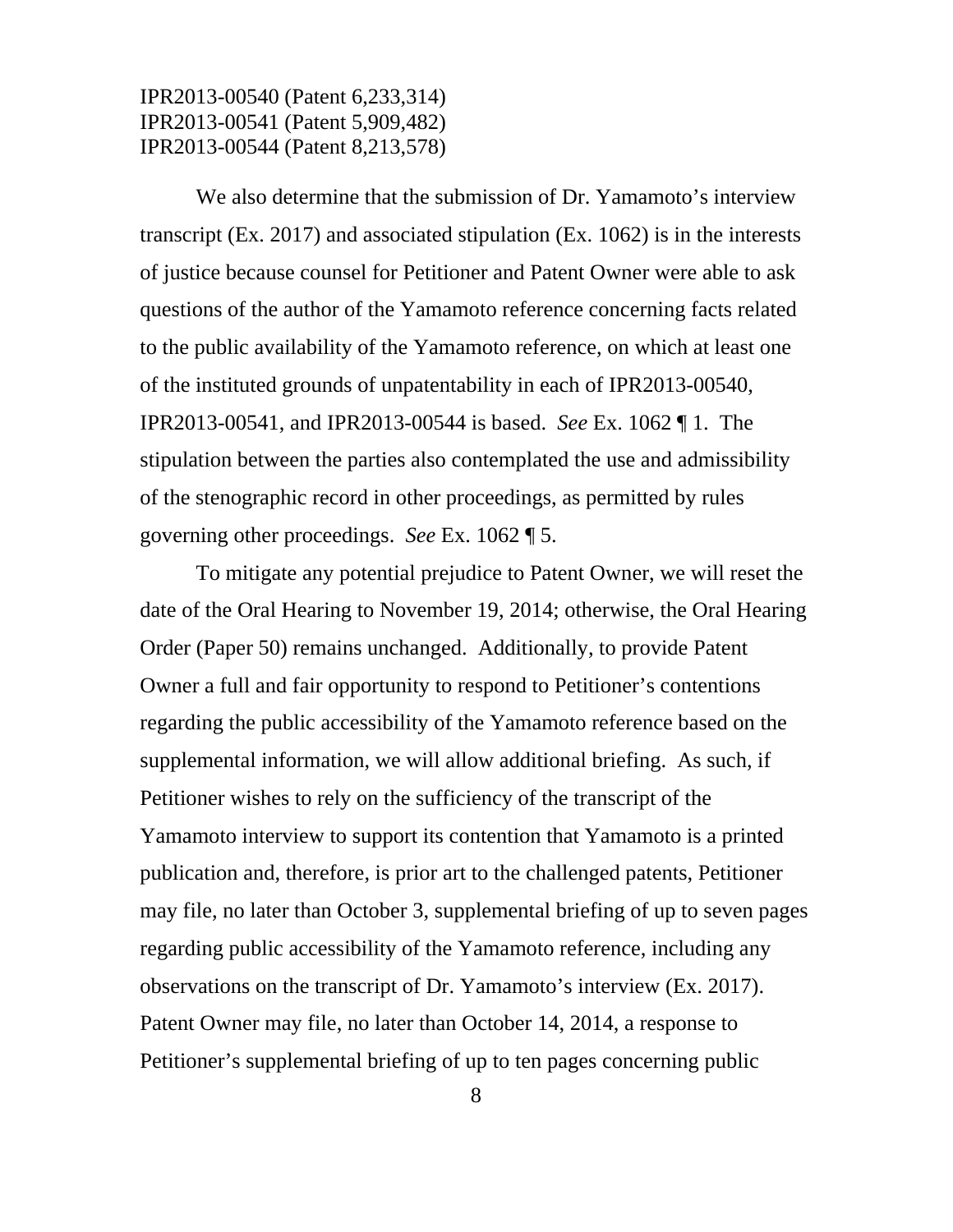accessibility of the Yamamoto reference, including any observations on the transcript of Dr. Yamamoto's interview (Ex. 2017) and any arguments concerning the admissibility of the transcript of Dr. Yamamoto's interview. Petitioner may file, no later than October 20, 2014, a reply of up to three pages addressing only admissibility contentions, if any, raised in Patent Owner's response. The parties are reminded of the Board's prohibition against incorporating arguments from one document to another document. 37 C.F.R. § 42.6(a)(3).

#### *Translation Certification*

Petitioner also requested a revised certificate (Ex. 1064), which includes the penalty of perjury language specified in 37 C.F.R. § 1.68 regarding the translation of the Yamamoto reference, be permitted to be filed as supplemental information. Previously, Petitioner filed a certification (Ex. 1016) attesting to the accuracy of the translation (Ex. 1006) of the Yamamoto reference (Ex. 1005), as required by 37 C.F.R. § 42.63(b). That certification, however, did not include the required penalty of perjury language specified in 37 C.F.R. § 1.68. As noted by Petitioner (Paper 52 at 6), Patent Owner does not contest the accuracy of the translations.

Because (i) the revised certification (Ex. 1064), which includes the penalty of perjury language concerning the translation of the Yamamoto reference, on which at least one of the instituted grounds of unpatentability in each of IPR2013-00540, IPR2013-00541, and IPR2013-00544 is based, provides a more complete record of the proceeding, (ii) Patent Owner does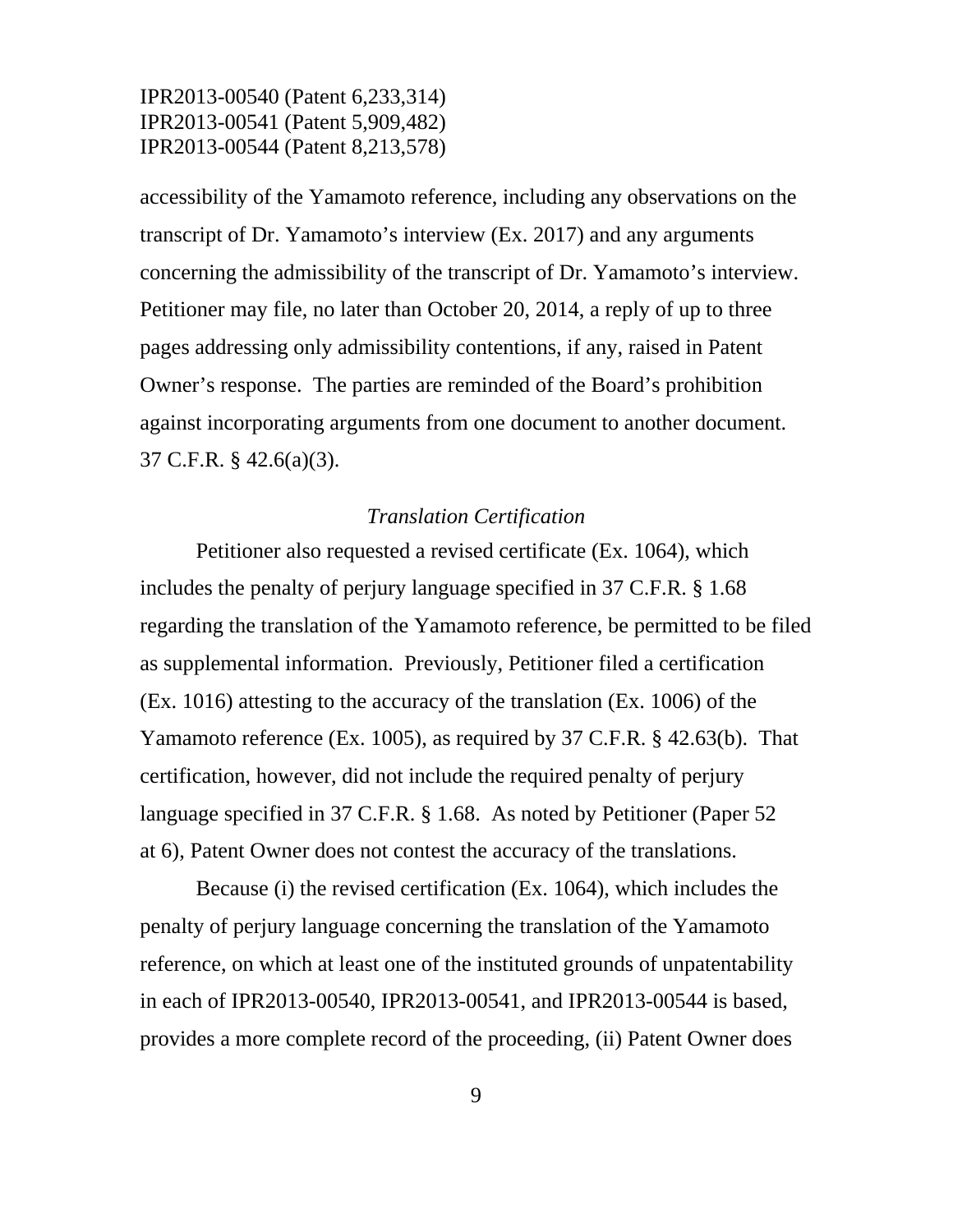not contest the accuracy of the translation, and (iii) Patent Owner would not be prejudiced by the introduction of the revised certification, we determine the submission of the revised certification (Ex. 1064) is in the interests of justice, and we waive the requirement of 37 C.F.R. § 42.123(b) which requires that the supplemental information reasonably could not have been obtained earlier. *See* 37 C.F.R. § 42.5(b) (permitting the Board to waive or suspend a requirement of parts 1, 41, and 42).

#### ORDER

Accordingly, it is

 ORDERED that Petitioner's motion for leave to file supplemental evidence regarding Yamamoto (Paper 52) is granted;

 FURTHER ORDERED that Exhibits 2017, 1062, and 1064 be, and hereby are, entered into the record of IPR2013-00540;

FURTHER ORDERED that Exhibits 2018, 1062, and 1064 be, and hereby are, entered into the record of IPR2013-00541;

FURTHER ORDERED that Exhibits 2017, 1067, and 1069 be, and hereby are, entered into the record of IPR2013-00544;

FURTHER ORDERED that DUE DATE 7 (Oral Hearing) is reset to November 19, 2014 and that the Order (Paper 50) regarding the trial hearing otherwise remains in effect;

FURTHER ORDERED that, if Petitioner wishes to rely on the sufficiency of the transcript of the Yamamoto interview to support its contention that Yamamoto is a printed publication and, therefore, is prior art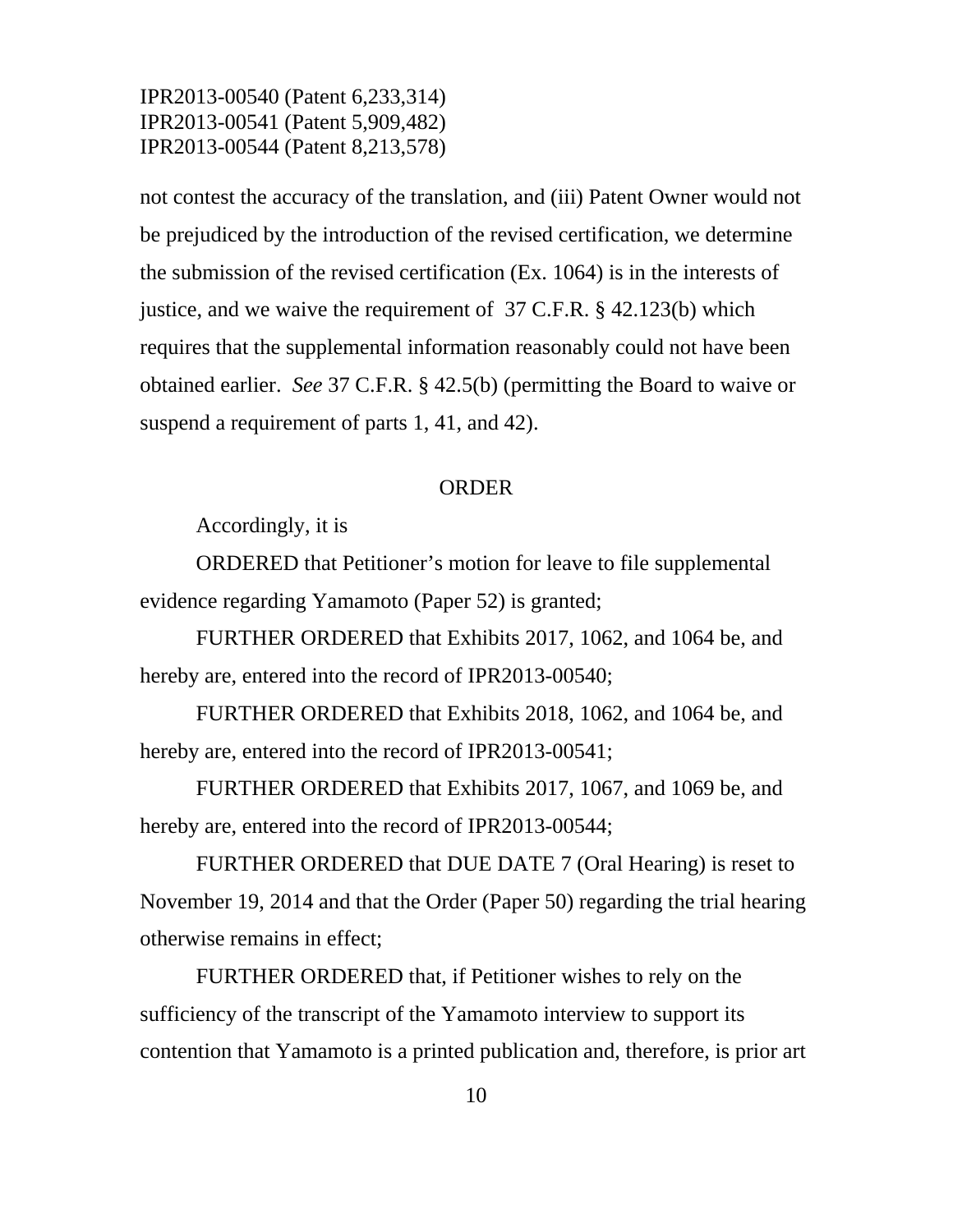to the challenged patents, Petitioner may file, no later than October 3, 2014, supplemental briefing of up to seven pages regarding public accessibility of the Yamamoto reference, including any observations on the transcript of Dr. Yamamoto's interview (Ex. 2017);

FURTHER ORDERED that Patent Owner may file no later than October 14, 2014 a response to Petitioner's supplemental briefing of up to ten pages concerning public accessibility of the Yamamoto reference, including any observations on the transcript of Dr. Yamamoto's interview (Ex. 2017) and any arguments concerning the admissibility of the transcript; and

FURTHER ORDERED that Petitioner may file no later than October 20, 2014 a reply of up to three pages addressing only admissibility contentions, if any, raised in Patent Owner's response.